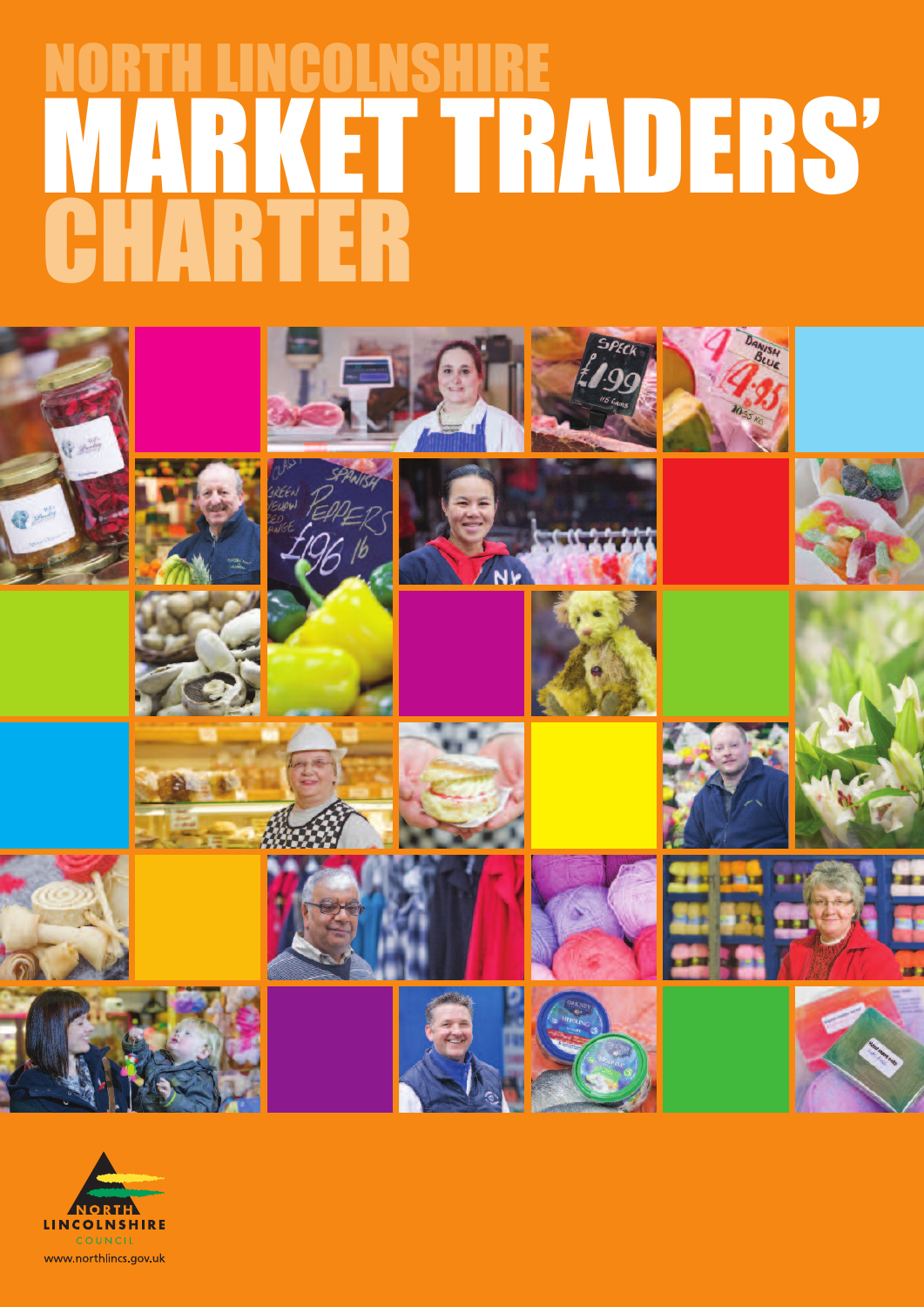

# Welcome to North Lincolnshire Markets

**This document is an agreement between North Lincolnshire Council ('the council') and individual traders at all the markets that we operate across the area.**

We recognise that in order to develop and maintain vibrant markets the council needs to work closely with market traders. This Charter aims to provide a clear and mutual understanding of roles and expectations, build on and develop good working relationships between us, and promote co-operation.

It sets out what we expect from our traders and also what you can expect from us. It clearly sets out what will happen if things go wrong.

The North Lincolnshire Markets Traders' Charter incorporates the Rules and Regulations and, with the exception of current leases, supersedes all previous documents. It applies to the use by traders of the stalls, ancillary equipment, storage facilities and parking facilities of the North Lincolnshire Council Markets at Scunthorpe, Ashby, Brigg and Barton.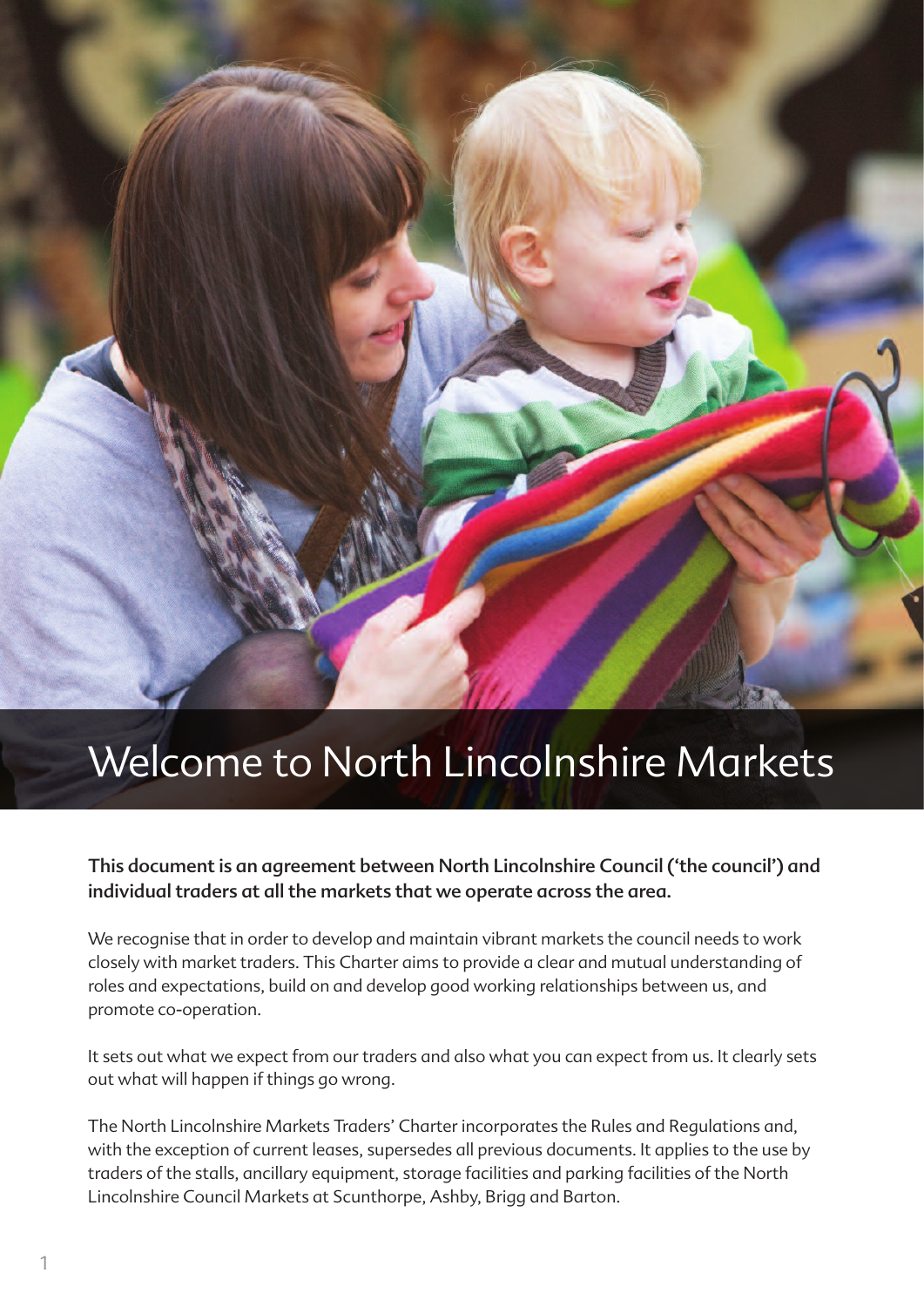#### **What you can expect from North Lincolnshire Council:**

- We will actively promote markets across North Lincolnshire to attract more shoppers
- We will operate our markets to fully comply with the current health, safety and fire regulations, making them safe places to shop and trade
- Our staff will be polite, helpful and treat all traders and customers with respect
- We will not discriminate because of race, age, gender, religion, sexuality or disability and will manage our markets in such a way as to make sure that they provide a safe environment free from such discrimination where all sections of the community can trade together
- We will not tolerate any abusive behaviour on our markets
- Through the Market Traders' Liaison Group we will consult with you on issues that affect your business. The decisions made at the Market Traders' Liaison Group will be published and available to all traders
- We will hold open meetings twice a year to which all traders will be invited
- Staff at the markets will be available to hear your ideas and resolve problems
- When you contact us with a problem the person you talk to will tell you what action they propose to take to resolve your query
- When staff are out of the office we will use answer phones, but in all cases we will get back to you as soon as we can
- If you write to us we will answer letters within ten working days of receiving them. If we cannot give you a full reply within that time, we will acknowledge your letter and let you know when you can expect one and why there is a delay. Our acknowledgement will tell you when we expect to be able to respond
- All our responses will be clear and easy to understand
- In areas of difficulty we will respect your views and seek a mutually satisfactory solution to problems
- We will provide facilities for the disposal of general waste and we will encourage the recycling of materials
- We will provide opportunities and advice for traders to grow and develop their business
- A commitment to working together, bringing together the strengths that each of us have to attract new shoppers to North Lincolnshire **Markets**

#### **What we expect from our market traders**

- Your agreement to trade under the rules and regulations contained in this Charter
- A willingness to provide high standards of customer care
- Respect for fellow market traders and their views and a willingness to seek a mutually satisfactory solution in areas of difficulty
- The same respect and courtesy that you expect from us
- Refraining from using abusive language and threatening behaviour to staff, other traders and members of the public
- Helping us improve the markets service by providing feedback and suggestions
- Sharing your ideas through your representative on the Market Traders' Liaison Group
- Not undertaking any illegal activity which would bring North Lincolnshire Markets into disrepute
- A commitment to working together to attract new shoppers to North Lincolnshire Markets

#### **I agree to abide by the Market Traders' Charter and the Rules and Regulations**

..............................................................................................................................................................................................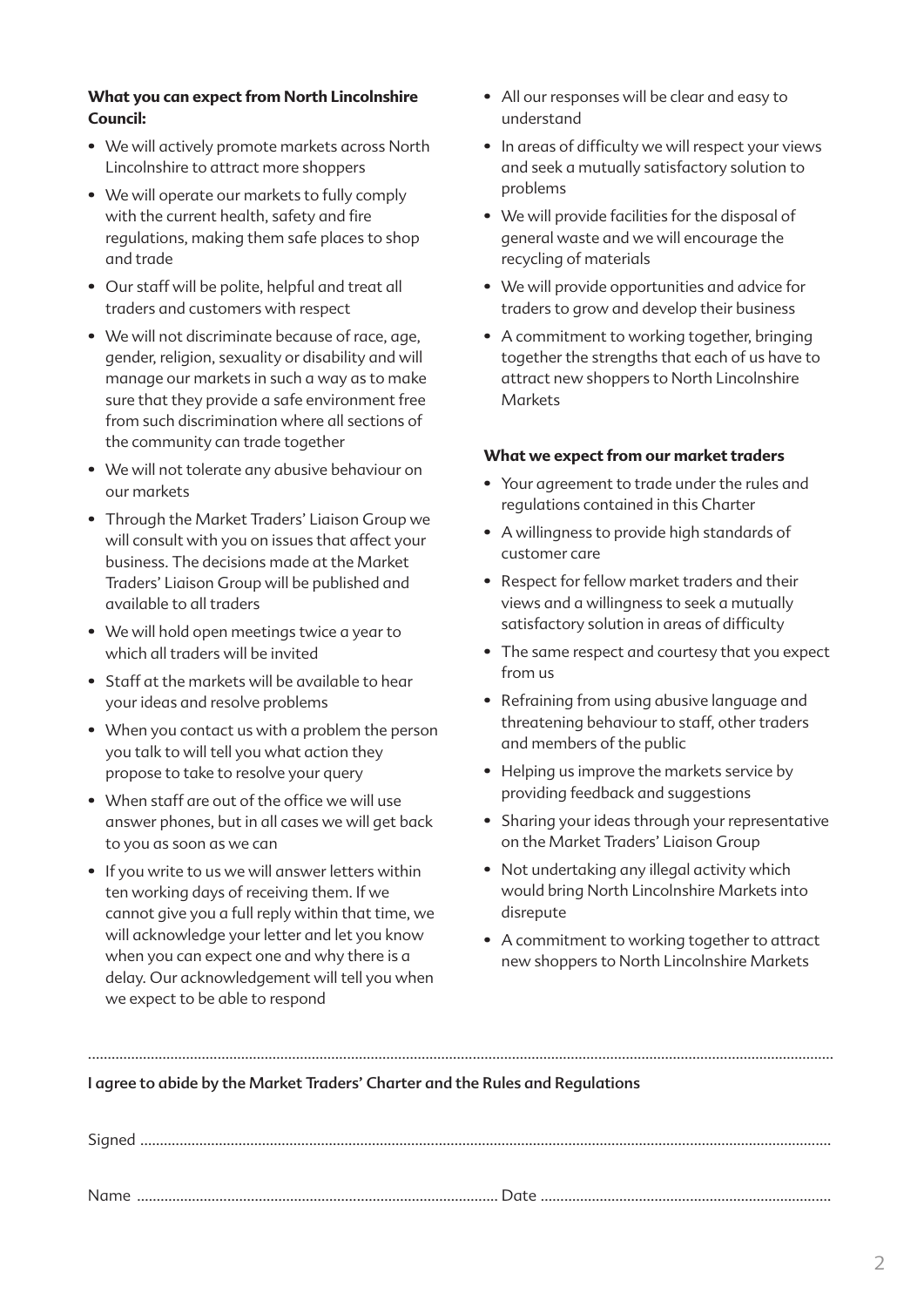# **North Lincolnshire Markets** rules and regulations

This document explains what the Rules and Regulations are for trading on North Lincolnshire Markets.

It is split into four parts.

#### **Part A: Starting out**

This applies to everyone who has a stall or pitch on North Lincolnshire Markets.

#### **Part B: Non-leaseholders**

This only applies if you have a weekly/monthly let agreement with North Lincolnshire Council for the occupation of your stall. Leaseholders should refer to their lease.

#### **Part C: Housekeeping**

This applies to everyone who has a stall or pitch on North Lincolnshire Markets.

#### **Part D: Enforcement**

This applies to everyone who has a stall or pitch on North Lincolnshire Markets.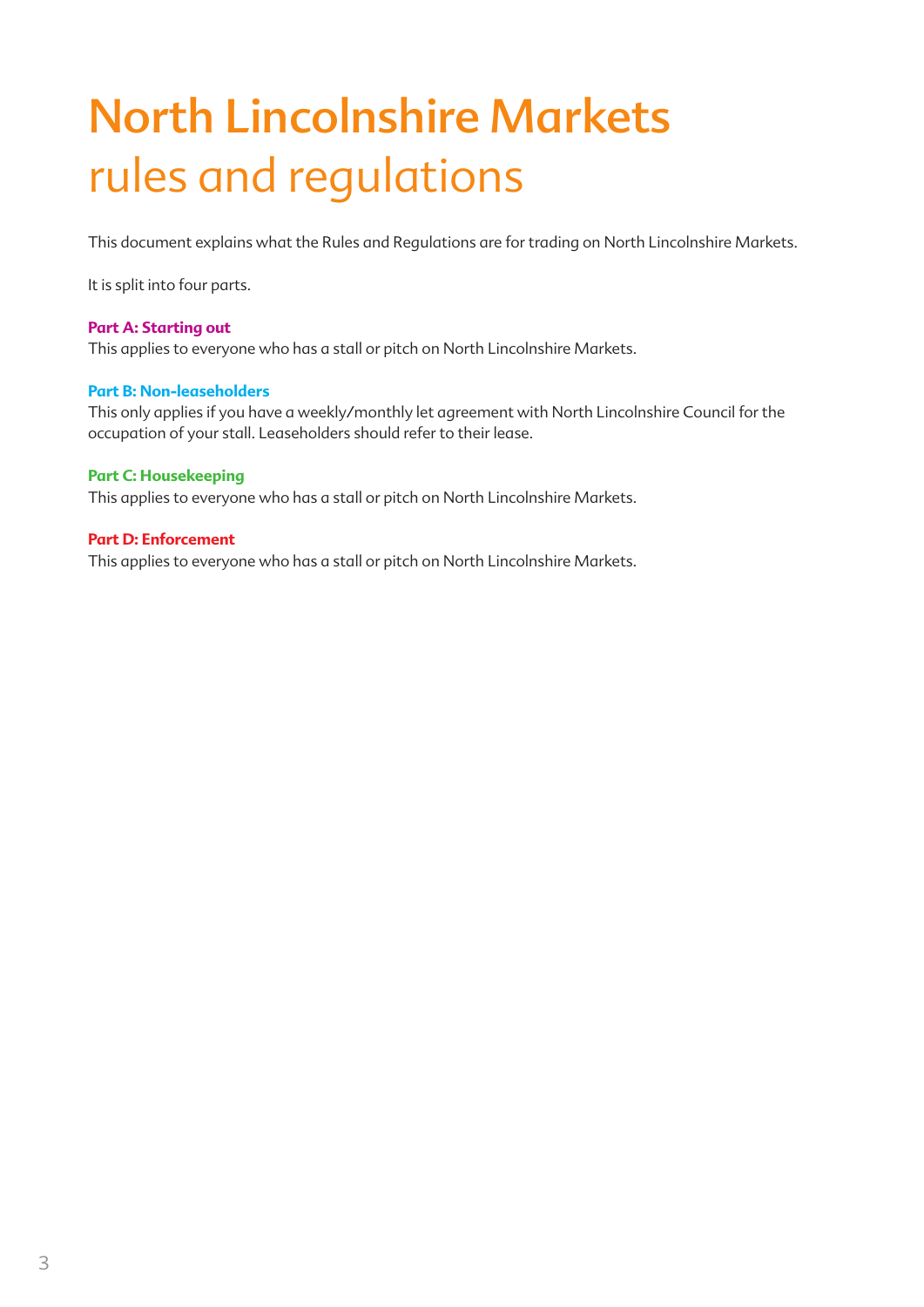# **Part A** - Starting out

#### **This section applies to all traders**

### **1. How to become a market trader**

#### **General markets**

We encourage regular trading on our markets and do not currently operate a 'casuals' list. Part A, Rule 2 explains how vacant stalls are allocated. You can also ask to go on the mailing list and receive details of stall vacancies by email. To apply email: markets@northlincs.gov.uk stating your name, postal address and the type of goods you are looking to sell.

You can occupy a stall at one of our general markets either on a 'weekly let' basis or as a leaseholder.

#### **Farmers' markets**

We run our Farmers' Markets to FARMA guidelines and they have a separate application process. Please email: markets@northlincs.gov.uk for current details.

# **2. How general market stalls are allocated**

#### **Expressions of interes**t

If a stall or pitch becomes vacant we will ask for 'expressions of interest'. The stall will be advertised on the market notice board, on the www.northlincs.gov.uk website and sometimes in trade magazines.

If you are interested you must get a form from the Markets Office. You should complete and return it by the date given. In allocating stalls the Markets Operations Manager will take into account the type of trade and shall have absolute discretion to decide whether it is in the best interests of the market.

#### **Informal tender**

Sometimes when there may be high demand for a stall, we will adopt a process known as Informal Tender. We will invite tenders for a stall and evaluate them on a balance of three factors. These are: the fee offered, the proposed use of the stall and how it will enhance shopping and the range of goods currently available at the market.

If you are offered a stall as a weekly let you must complete a registration form. By completing this form you agree to sell a fixed class of goods and to adhere to market Rules and Regulations.

The person who attends the market should be the trader whose name is on the registration form or lease. You cannot 'sub let' your stall to anyone else.

We have a limited number of pitches for traders who want to use their own stall or equipment. We allocate these in the same way as we do stalls. The Markets Operations Manager will decide if a stall or equipment is safe and of a suitable appearance. The council's decision about areas allowed for pitches, stall equipment and the traders who may occupy them is final.

We reserve the right not to allocate a trading position even if it is vacant.

### **3. Keeping each other informed**

If your contact details (and those of any contact staff you nominate) change you must let us know.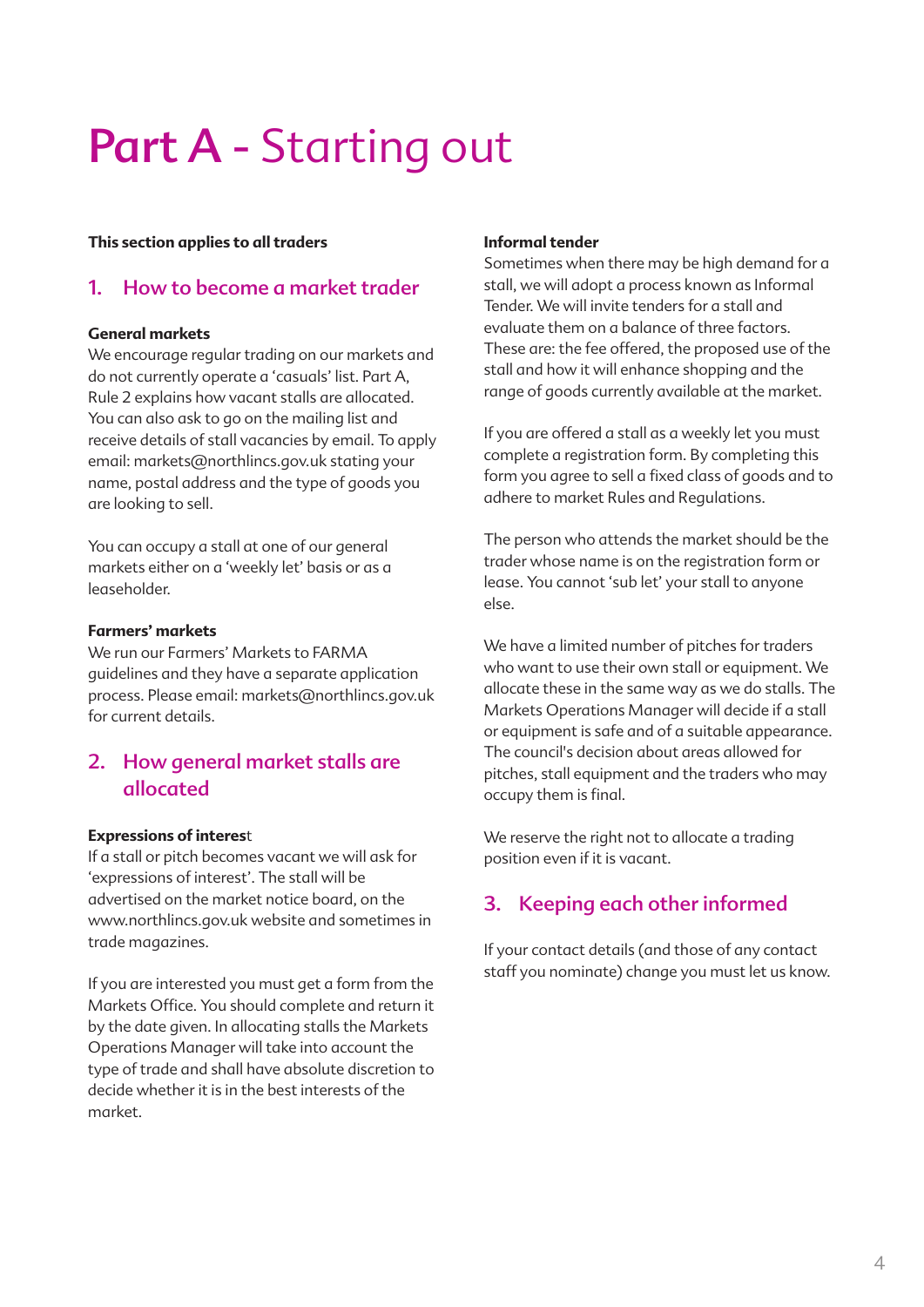# **Part B** - Non-leaseholders

**This section applies only to non-leaseholders. If you are a leaseholder, please refer to your lease.**

### **1. Legal requirements**

#### **1.1 Legislation**

To trade on our markets you must comply with all current National and Local Legislation. Enforcement officers visit the markets on a regular basis and non-compliance will result in either a written warning or suspension depending on the severity of the case.

#### **1.2 Employment of children and young persons**

All market traders must comply with the Children and Young Persons Act 1933 & 1963, the Education Acts 1944-48 and the Employment of Children Act 1973. A child is any person not over compulsory school age. "Employed" is extended to include any child who assists in a trade or occupation even where the child receives no monetary reward.

#### **1.3 Health and safety**

You are responsible for ensuring the health and safety of both everyone who works on your stall and that of your customers. See Part C, Rule 1 below.

#### **1.4 Insurance**

You must provide proof of holding current Third Party Public Liability Insurance. This must be for a minimum of £5 million. You may be asked by the Markets Management or duly authorised officer of the council to produce your certificate during trading hours.

You shall indemnify against all costs, claims and convictions arising as a result of your operations on the market.

Traders shall have no claim against the council for any loss, injury or damage sustained through fire, theft or any other cause whatsoever unless negligence on behalf of the council is shown. Nor

shall they have a claim of compensation for loss of goodwill or otherwise on the termination of their regular stall or at any other time.

You must make sure that stock, fixtures, fittings and any other valuables brought into the market are adequately insured.

# **2. Selling at our markets**

#### **2.1 What you can sell**

You can only sell the items that you put on your application form. When we allocate stalls we will take into account the goods sold on neighbouring stalls and the overall balance of trade on the market. We want our markets to be successful and will look to introduce new and under-represented goods to bring in new customers.

#### **2.2 What you cannot sell**

We do not allow the following to be displayed, sold or stored by traders on our markets:

- Live animals, birds and other fowl
- Counterfeit or 'fake' goods
- Illegal substances and weapons (including firearms and accessories)
- Services such as acupuncture, ear and body piercing, tattooing and electrolysis
- Explosive materials (including fireworks)
- Certain hazardous liquids
- Bulk gases
- Any substance that might be a source of danger to anyone attending the market
- Any item that is offensive to public taste and morals

The Markets Operations Manager's decision on such matters is final and binding.

#### **2.3 Changing what you sell**

If you want to change or add to the lines, you must write to the Markets Operations Manager. You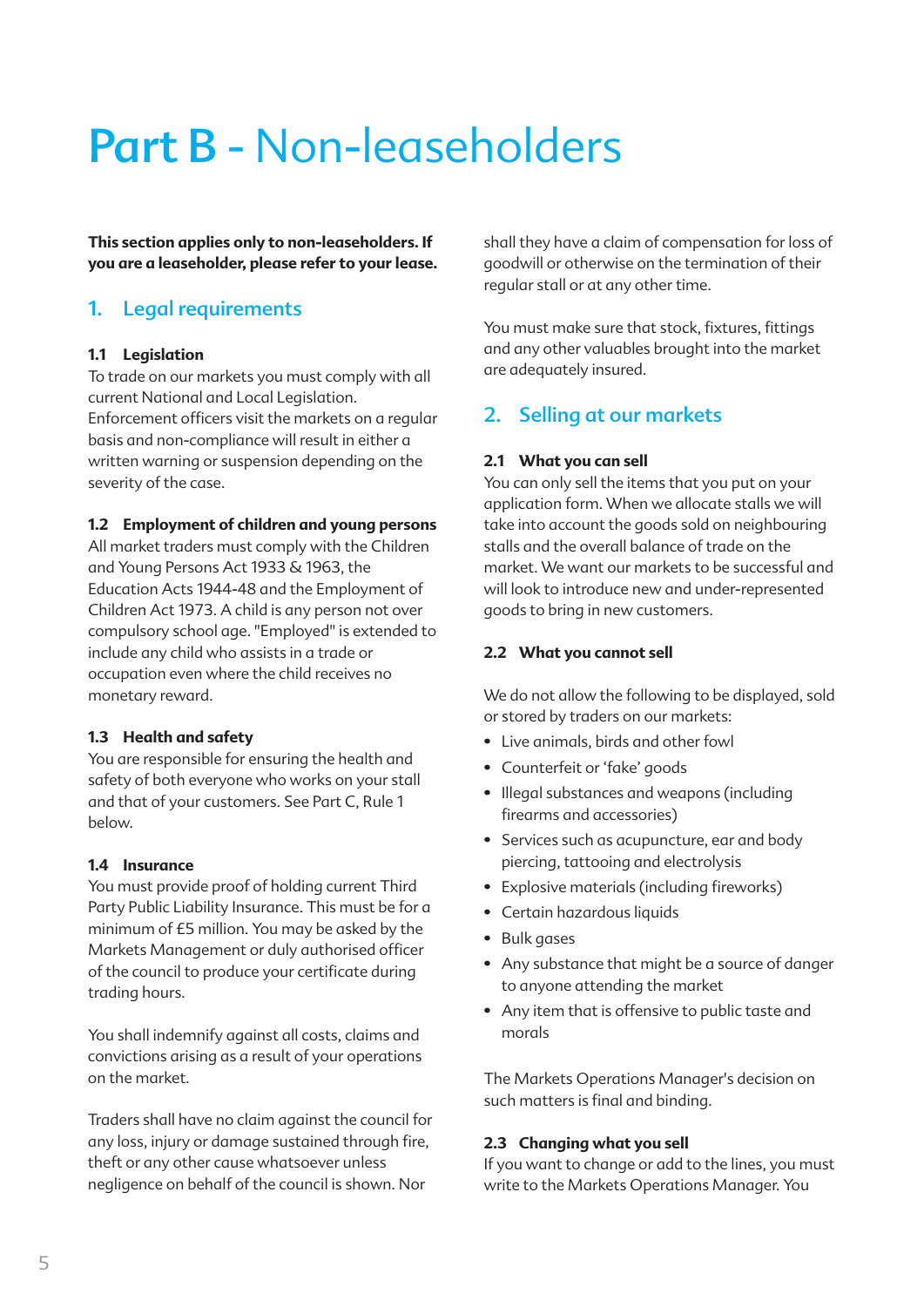may be asked to fill in a new registration form. We deal with each application on its own merits and the decision of the Markets Management is final.

# **3. Market charges (rents)**

The council sets the market charges. You must pay these on demand on the market day unless monthly payments have been set up. Lock ups are let for consecutive days and charged for weekly, regardless of the market being open.

When you pay we will give you an official receipt. You should keep this during the day as the Markets Management may ask to see it.

It is your responsibility to pay the market charges that you owe, whether or not demanded. You must not withhold payment for any reason.

If you fall into arrears we will take action to recover the money. We will add a late payment administration charge of £50 to the amount you owe. If we have to take legal action to recover the debt we will charge you for the cost of recovering the money.

If your account is in arrears for a period of more than 4 weeks we reserve the right to suspend you from trading until all arrears have been paid in full. We will be entitled to resume possession of your stall. Your stall will then be re-let. The suspension will apply to trading on any North Lincolnshire Council market until such time as all arrears are paid in full.

You must use only the stall or ground that you have paid for. In some cases you may be able to pay to use more space around your stall. Details of how this works are given in Part C, Rule 2.

We reserve the right to review charges as we see appropriate. We will consult with traders on such charges through the Market Traders' Liaison Group.

# **4. Market hours**

The days and the hours of trading at the markets are shown in Appendix 2. We review these from time to time to meet the needs of our customers.

Your stall should be open for business during the opening times of the market unless you have told us in advance that you are not attending. You cannot trade before or after these times and you must vacate your stall or pitch within 2 hours of the closing time.

In the case of severe weather we may change these operating hours. See Part C, Rule 13 below.

# **5. Non attendance & holidays**

#### **5.1 If you cannot attend a market**

You must claim your stall or pitch by 9am. After this time we reserve the right to allocate it to another trader for the day. If you do not attend you still have to pay the full charges as a 'reservation fee' for when you return. This applies whether the stall is re-allocated or not.

If you do not attend for three consecutive weeks (or months in the case of monthly markets) without valid reason or prior notification your stall will be reallocated permanently.

On the fourth 'ad-hoc' occasion that you do not attend within a 12-month period without valid reason or prior notification and agreement, your stall will be reallocated.

#### **5.2 Sickness and bereavement**

**Sickness:** If you cannot attend because you are ill and a doctor's certificate is provided, we may grant up to 2 weeks free of market charges in any 12-month period.

**Long Term Illness:** We will consider each case individually where you cannot trade because of long-term illness (a period of over 4 weeks) and a valid medical certificate is provided.

**Bereavement:.** If you have a close family bereavement and cannot open your stall to trade you can ask for up to one week's trading absence with no charges payable. We will consider each case individually. A close family bereavement is defined as mother, father, brother, sister, son, daughter, husband/wife or co-habiting partner.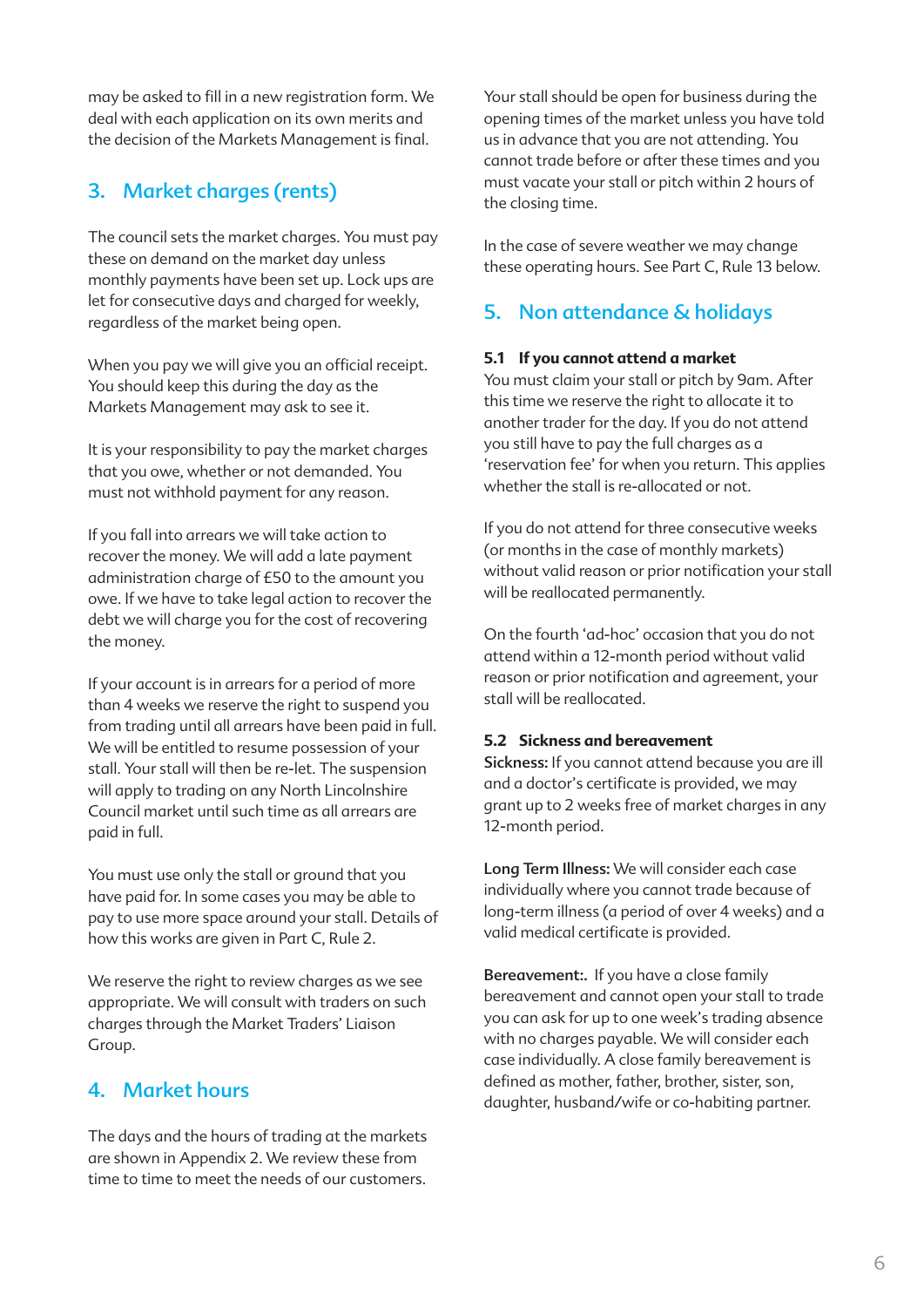# **6. Holidays**

If you have been on one of our daily or weekly markets for 12 months (with no breaks in attendance), you will be entitled to 3 'weeks' charge free in the next qualifying period. The qualifying period runs from 1 April – 31 March. During this charge-free period you can either continue to trade or take leave.

To do this you must give us at least 4 weeks' notice in writing of the dates you wish to claim. All leave must be taken by 31 March each year and cannot be carried over into the next year. A 'week' will comprise of your usual trading day or days on a particular North Lincolnshire Council market.

In the your first year we calculate holidays from your start date on a pro rata basis up to the following 31 March (i.e. for every 4 full months of continuous trading between your start date and the end of the following March you will be entitled to one holiday week). After this, provided there is no break in trading, you will be entitled to three holiday weeks between 1 April and the following 31 March. Any unauthorised break in trading will mean a loss of accrued holidays. We will start the calculations again from your return date.

On monthly markets you will not be granted free trading days but can take up to three days' leave without paying rent. You must write and give us one week's notice of the dates that you wish to claim. Again, all leave must be taken by 31 March each year and cannot be carried over to the next year.

# **7. Conditions relating to the use of stalls**

#### **7.1 Signage**

You are required by law to prominently display your name, stall number and classification of goods on your stall. We can help with these signs when you register.

So that customers are not misled it is your responsibility to make sure that all signage on or above the stall correctly states your trading name and accurately describes your business.

You can only display signs on the stall that relate to the business you undertake on the stall. They must comply with the Trade Description Act and should not be in any way misleading or offensive to members of the public.

Signage displayed on your stall should be of a professional standard, free from spelling and grammatical mistakes. We can help by producing simple A4 posters and point of sale displays. We reserve the right to refuse any signs that we think are inappropriate.

#### **7.2 Damage and making alterations**

You are liable for any damage to your stall and its fittings. If you want to make any alterations to the structure or fittings of your stall (or ask someone to do this on your behalf) you must get the written permission of the Markets Operations Manager before any work starts.

If you occupy one of the temporary stalls in Brigg and want to make changes to the structure (for example taking out boards and bars) you will need to get permission in writing. This consent will apply to all following street markets unless the permission states otherwise or is time limited.

If a stall has been damaged during use, we will recover the cost of the repair from the trader using whatever legal action is necessary.

If any equipment belonging to the council is damaged or stops working you must report it immediately to the Markets staff by contacting the Markets Office. Do not attempt to repair it yourself. For safety reasons you must not interfere with any plant, machinery or equipment belonging to the council.

#### **7.3 Lighting**

In the interests of electrical safety you need the written consent of the Markets Operations Manager to add to the lighting on your stall. You must not make any changes to the electrical wiring and fittings provided by the council.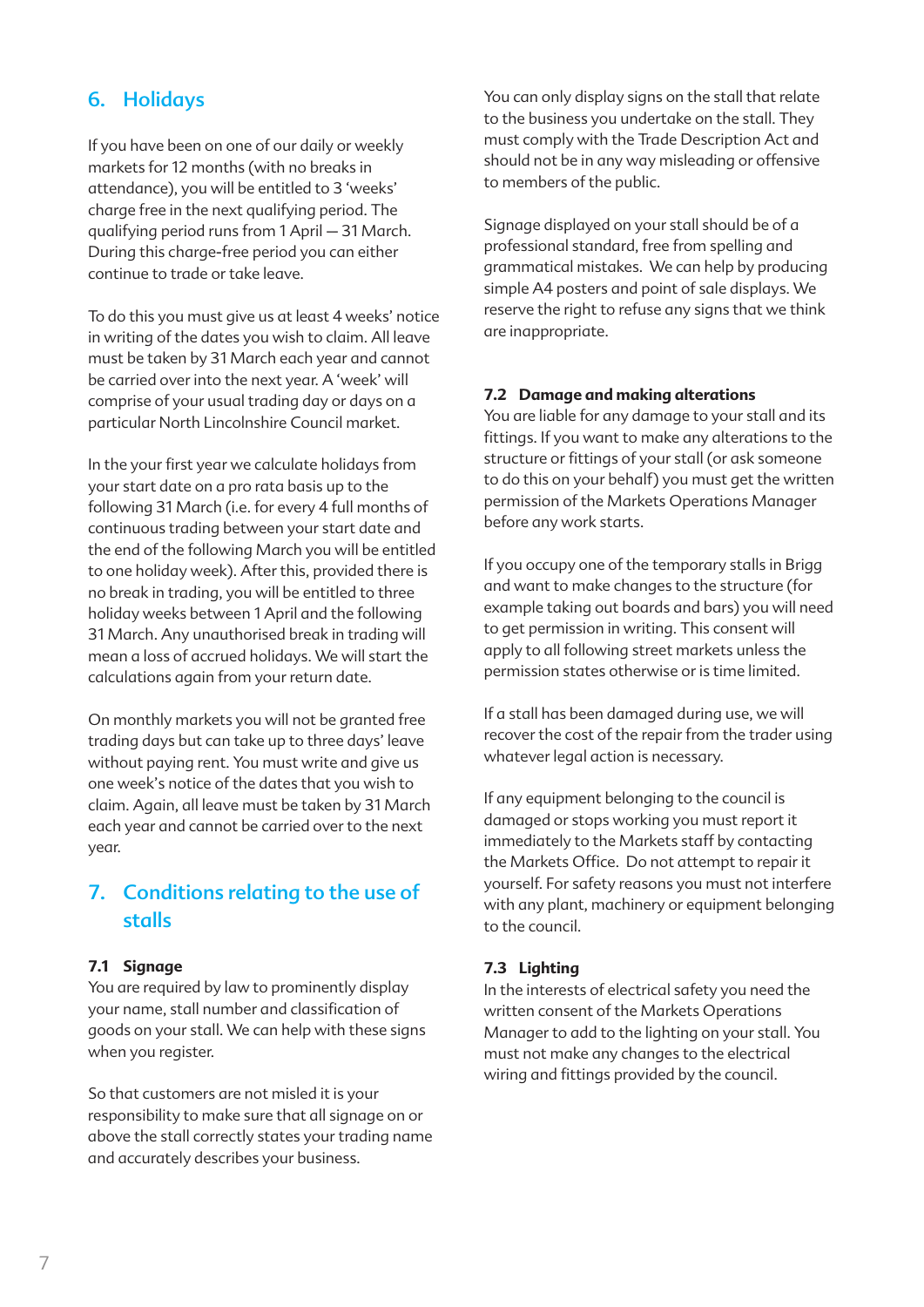#### **7.4 Fire**

It is your responsibility to take all appropriate precautions against fire. Where necessary you should provide an Emergency Evacuation Plan for your stall(s) and any staff working there and send a copy to the Market Office. If you are in any doubt ask the Markets Operations Manager for advice.

To minimise the risk of fire we do not allow the following to be used on our markets without the prior written consent of the Markets Operations Manager.

- Generators
- Heaters
- Naked flames
- Motorbikes or motorised vehicles (other than during set up and break down)
- LPG cylinders
- Cooking apparatus

# **8. Obstruction**

Please consider your neighbours! Side displays and sheeting should not unreasonably obstruct the views of your neighbours' stalls. In the case of street markets this also includes adjacent shops. Transparent back sheeting should be used.

You are not allowed to perform any act that may cause persons to congregate around the stall and cause an obstruction.

### **9. Terminating your stall**

In the event of the council or a trader deciding to terminate occupancy, the council or trader shall give four weeks notice in writing, on the expiration of which the occupancy shall cease.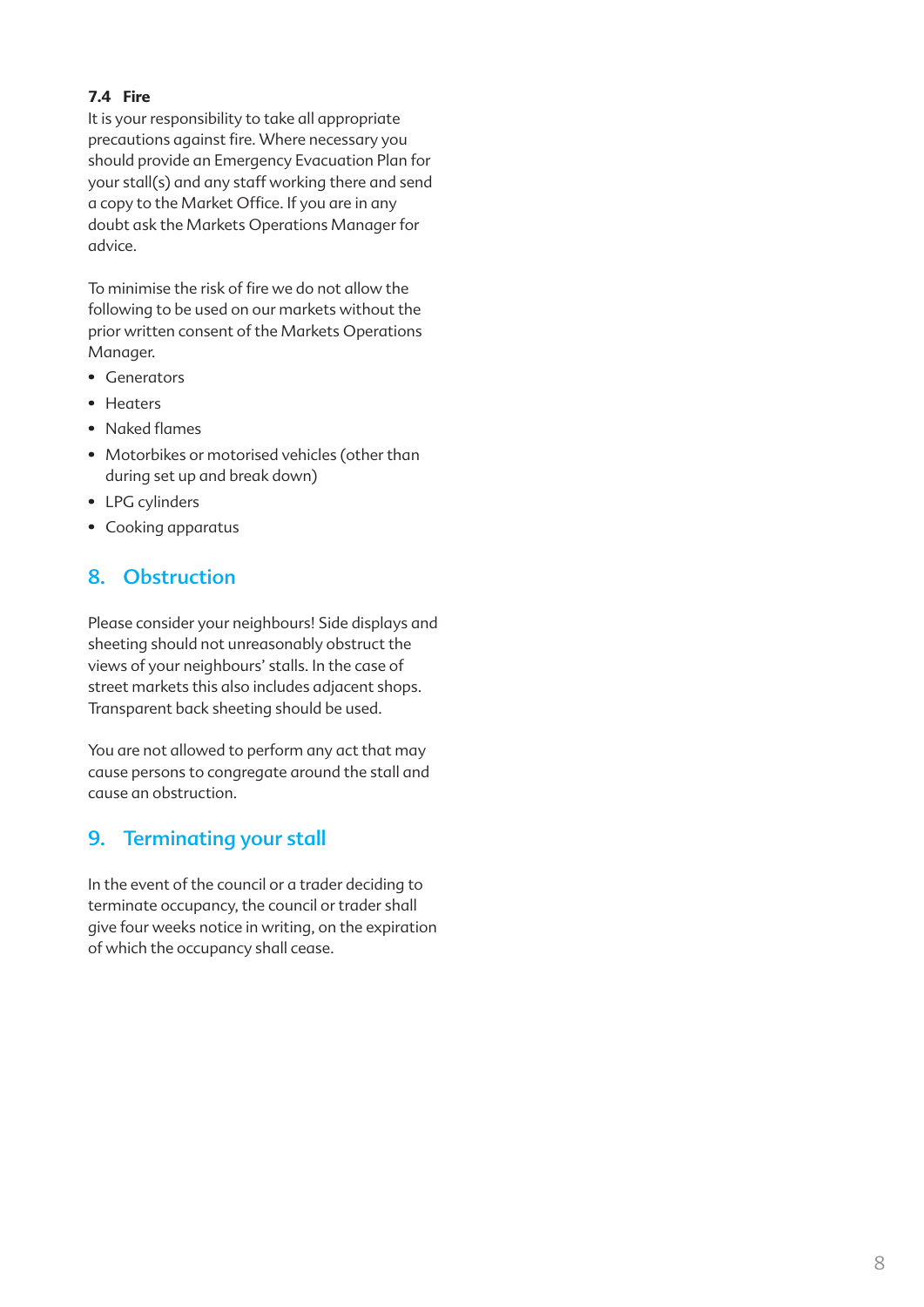# **Part C - Housekeeping**

#### **This section applies to all traders**

# **1. Health and safety around your stall**

You are responsible for ensuring the health and safety of everyone who works on your stall and your customers.

It is your responsibility to make sure that there are no trip, slip or fall hazards around your stall. You must ensure that any spills or other debris such as vegetable waste are cleared up immediately. Boxes and stock must not be left on the floor in the public areas surrounding your stall.

If you see something on the market that you think is unsafe, please report it to the markets staff.

### **2. Use of space around stalls**

To make our markets safe places we must make sure that there is room for people to move around the market safely – and to get out quickly in the event of a fire or other emergency. We must also make sure that our markets meet the specific needs of disabled customers.

Your displays must not extend beyond your stall frontage unless you have written approval. This includes the use of trestles, dress rails and carousels. The defined trading area for your stall type is given in Appendix 4.

#### **2.1 Applying for additional space – Scunthorpe and Ashby markets**

In certain areas of the market you can apply for permission to use, for specified purposes, some of the area adjacent to and surrounding your trading area. There is a charge for use of this additional space.

We have coded the market into 3 zones: green, red and amber.

In doing this we have looked into Fire Regulations, Health and Safety issues, disability access issues, the access to and around the stall(s) and the effect on the flow of public to and around the stall(s).

If your trading area is within a green zone you can apply to use additional space.

If your trading area is within red zone we cannot give permission to place items outside your trading area.

Amber zones mean that displays can only be approved on one side of the aisle, i.e. traders opposite each other cannot both put out displays.

#### **2.2 How do I apply?**

Only applications made on the Use of Space form available from the Markets Office will be considered. Before you use any space the signed written agreement must be in place.

#### **2.3 Assessing the application**

When you apply we will acknowledge your application and contact you if we need more details.

The Markets Operations Manager will consider your application. He will use his discretion to take into account the effect this will have on adjacent or nearby traders and any specific health and safety concerns relating to the type of goods or how they are displayed.

We will write and tell you within 10 working days what space can be used and how much it will cost. You will then be given a written Agreement for Use of Space that tells you which space can be used and what it can be used for. The Markets Operations Manager signs this and you sign it as the trader.

#### **2.4 How do I appeal against the decision?**

If you are not satisfied with the decision you can appeal. You must write to the Markets Operations Manager saying that that you wish to appeal the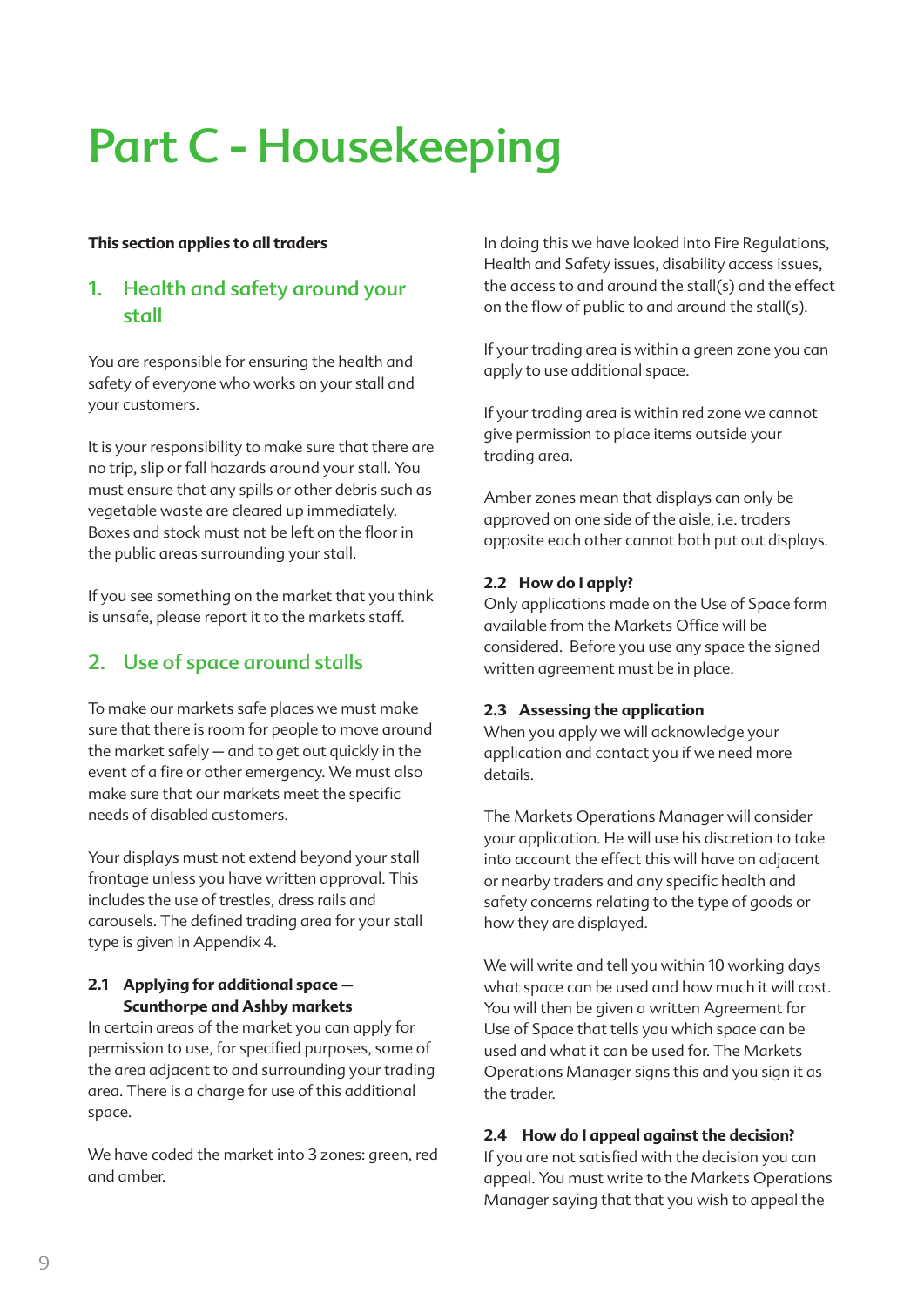decision within 14 days. In the letter you must specify the grounds of your appeal.

The Tourism and Town Centres Manager makes the appeal decision. We can only take into account what you have told us in writing. We will write and let you know the decision within 28 days. The decision of the Tourism and Town Centres Manager will be final. You must not continue to use space that is subject to an appeal during this period.

#### **2.5 How much do I pay?**

We charge per linear foot for a maximum width of 24 inches. The cost is £0.10 per linear foot per trading day of the hall or market up to a maximum of five days per week.

Sometimes the 24 inches may be extended subject to health and safety considerations. In these cases we will agree an appropriate rate with you.

Payments will be made in accordance with the Agreement for Use of Space and will be due weekly on weekly licensed markets. If you pay your rent monthly, it will be added to your monthly account.

#### **2.6 What happens if I don't have an agreement for use of space?**

If you use any space surrounding your trading area without permission then the Markets Operations Manager will assess the use of space against the above criteria.

If it meets the criteria, the space is charged at a rate of £5 per linear foot per trading day of the hall or market up to a maximum of five days per week. This will be added to your account.

If the use of space does not meet the criteria, then we will take action in accordance with Part D, Rule 1. The Market Operations Manager has the authority to remove and dispose of any items that, in his opinion, are causing an obstruction.

The relevant Fire and Health and Safety authorities will be notified. You would be responsible for any claims for negligence that may or may not arise out of this unauthorised use.

If we give you permission to use space but you then do not comply with the terms of The Agreement for Use of Space, we can terminate the Agreement for Use of Space with immediate effect. If this happens, you will receive confirmation of this termination in writing.

If you continue to use any space surrounding your trading area following the termination of the Agreement for the Use of Space we will take action as outlined in Part D, Rule 1.

#### **2.7 Complaints**

Any trader or member of the public can make a complaint about the use of additional space, but this must be in writing to the Markets Operations Manager, clearly setting out why they are objecting. The Markets Operations Manager will investigate the complaint.

We will try and resolve the matter through discussion. If it cannot be resolved it will be referred to the Tourism and Town Centres Manager, whose decision will be final.

#### **2.8 What happens if I no longer need the space?**

To end the agreement, simply write to us, giving four weeks' notice.

#### **2.9 Applying for additional space - street markets**

At our street markets (Brigg and Barton) you must still follow the application process described above. The charge is discretionary and depends on the amount of space you need.

# **3. Delivery of stock and use of handcarts, etc.**

We appreciate that you may need to restock your stall at times due to a high volume of sales. Please keep the use of barrows and handcarts in public areas to a minimum during opening hours.

You must consider public safety at all times whilst moving around the market with barrows and handcarts. These must not be left in public areas, they should be unloaded immediately and moved to suitable storage areas. Council owned barrows should be returned to their designated areas after use.

You cannot store pallets in communal areas on the market. They must not obstruct passageways and emergency exits.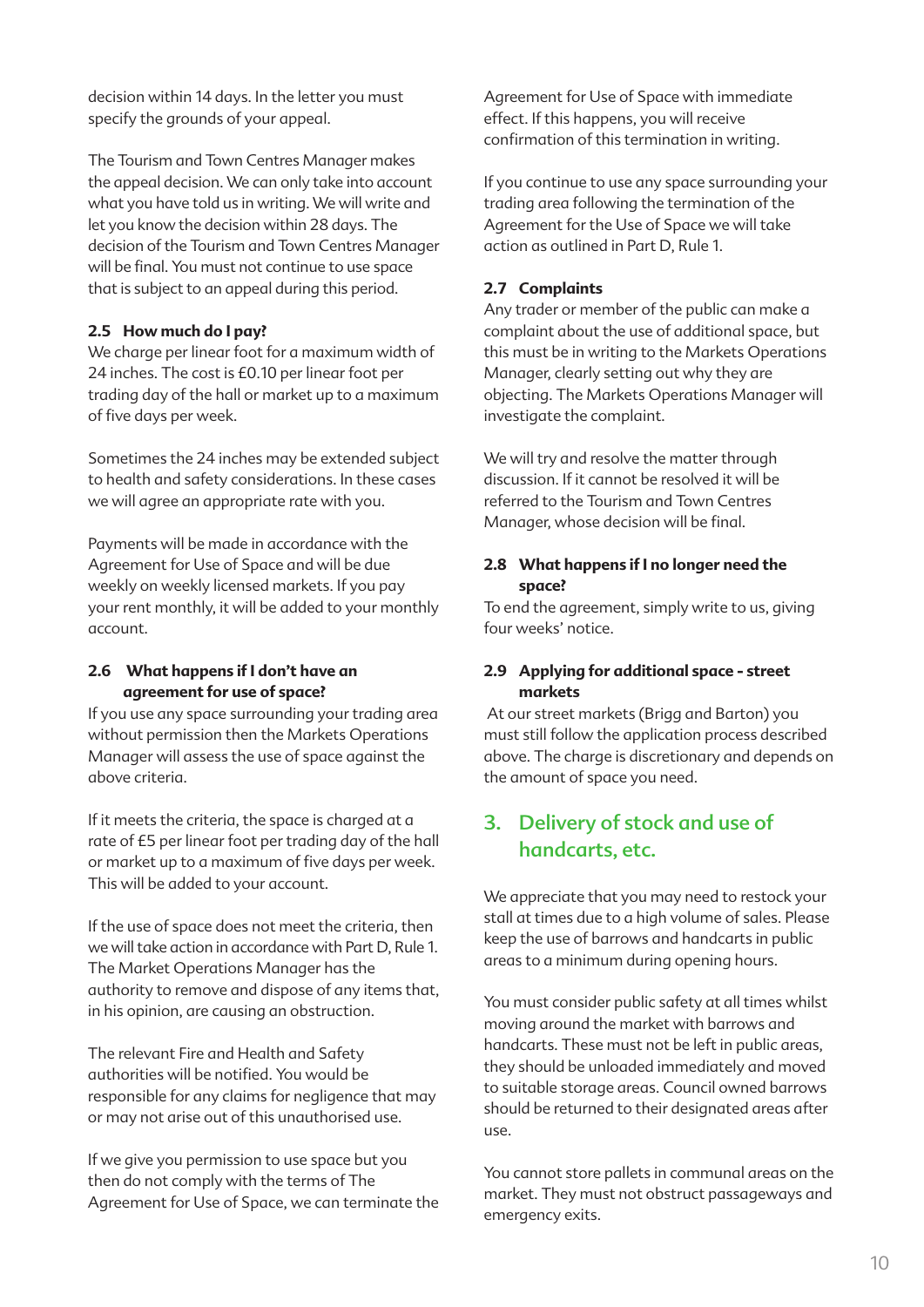# **4. A-Frames**

A-frames can be a hazard to people who are visually impaired. If you wish to put out an Aframe to advertise your business, you must get written permission from the Markets Operations Manager and agree the location in advance.

# **5. Handling and disposal of waste**

You are personally responsible for the cleanliness of your stalls/pitches/lock ups and the immediate surrounding area. You should keep the stall fittings and area immediately adjacent and underneath the stall free from refuse and in a clean condition.

Please recycle your waste wherever possible.

Vegetables should not be trimmed outside the stall or in any public area.

We provide containers on all our markets for the disposal of refuse and certain food wastes. Refuse must not be left in public areas during the opening times of the market. Particular attention should be given to plastic bags, wrapping and other 'flimsies' that tend to blow about.

At Scunthorpe and Ashby Markets you should take bulk refuse to the refuse collection point (compactors) where the Market Attendants will dispose of them. Our attendants will help during trading hours when they can, but it is your responsibility to make sure that the refuse is moved out of public areas quickly.

Only waste produced on your stall(s) can be disposed of at the market. You cannot take waste from shops or other premises to the market for disposal.

**Street markets:** At the end of the market any cardboard and boxes too large to fit in the bins provided must be left on top of the stall in a single box or stack. Coat hangers must not be left loose on the ground; they must be collected together and placed into the bins or a box.

You should make sure that your trading area does not attract vermin. You should report any signs of vermin to the Market Operations Manager and give us access so that we can deal with the

problem. If the presence of vermin is deemed to be due to your mismanagement we will ask you to pay for the pest control.

**Animal by-product waste:** you must make your own arrangements for the disposal of this in accordance with the relevant legislation.

# **6. Traffic on market premises**

The speed limit on our markets is 5 mph. Drivers must take all precautions to ensure the safety of the public, other traders and their employees whilst moving on and off the market.

All vehicles must use only the approved entrances and exits and observe traffic regulations which are in force. We will work with our colleagues in Highways and Car Parking and Enforcement to take action against offenders.

#### **Street markets**

We only allow vehicles and trailers with permits to stay on the market during opening hours.

You can buy a permit where a vehicle is deemed essential to the running of the stall (for example it is refrigerated). Permits are granted at the discretion of the Markets Operations Manager whose decision is final.

The Market Management may use their discretion to allow early closure and vehicle access due to severe weather conditions.

#### **Scunthorpe market**

Please be aware of pedestrians in the rear delivery area and car park.

You need a permit to park at the rear of the market. These are subject to availability. Parking wardens patrol this area and parking fines will be issued to offenders.

Loading and unloading is permitted in designated areas only. Parking fines may be issued when vehicles are left in these areas for more than 30 minutes.

#### **Ashby market**

You need a permit to park at the rear of the market. Parking wardens patrol this area and parking fines will be issued to offenders.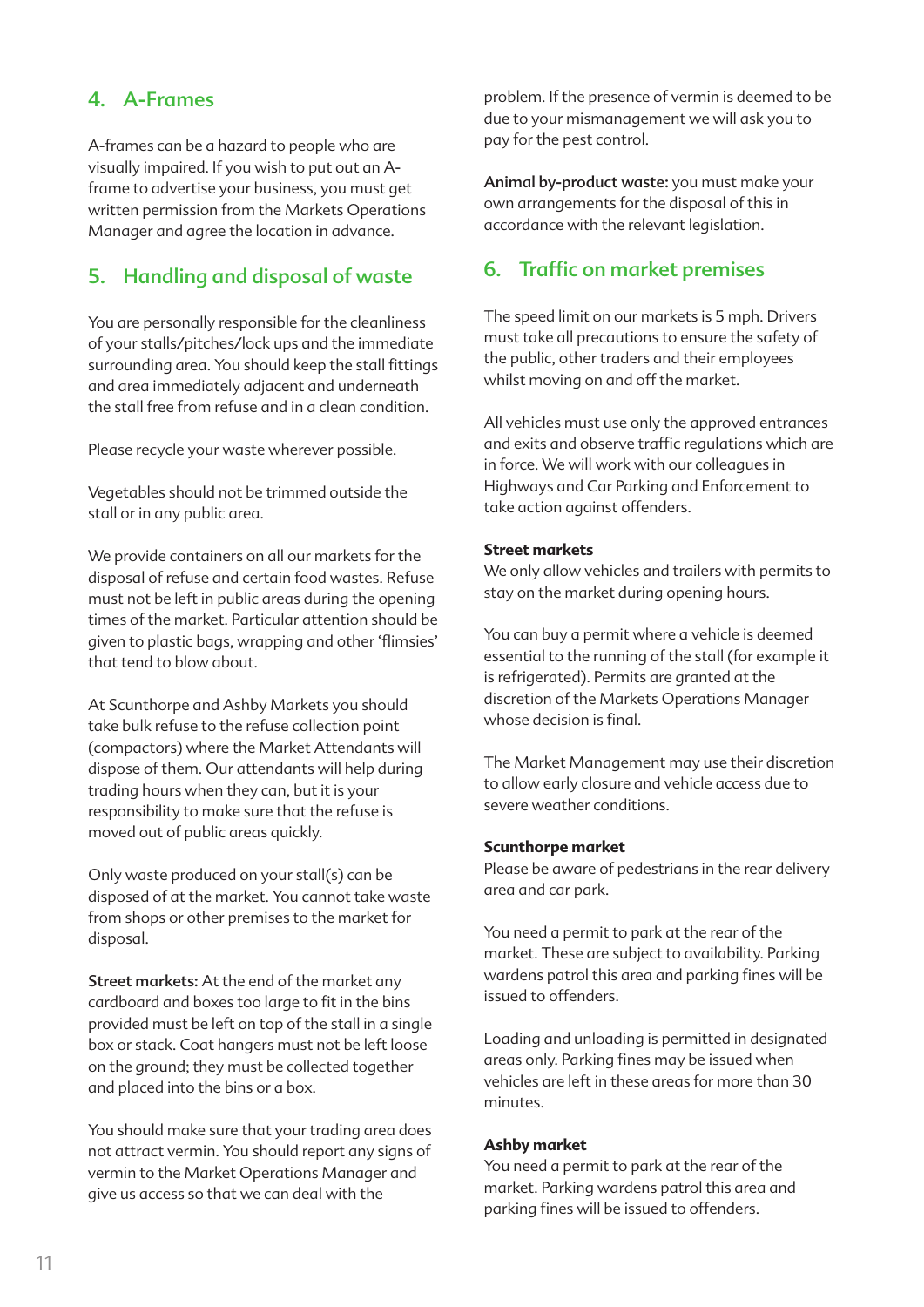We may use our discretion to allow early closure and vehicle access due to severe weather condition.

# **7. Applications for the use of car parking spaces**

Traders' car parking spaces are limited at Scunthorpe and Ashby Markets. To get one you need to apply to go on the waiting list. Applications should be made in writing to the Markets Operations Manager giving your name and stall number. Please make sure the letter is dated. You can only have one application per stall for a car parking space pending at any one time. We will write and acknowledge your application. The decision of the Markets Operations Manager is final and binding.

# **8. Application for the use of storage areas, warehouses and fridges**

We have a limited number of storage areas available. If you need a warehouse, fridge or freezer, you need to apply in writing to the Markets Operations Manager, giving your name and stall number. You should clearly say why it is needed. We will keep all applications on file and when such an area becomes available we will assess your application taking into account any other storage facilities you already have and the comparative needs of other applicants. It will not be based on a first come first served basis. The Markets Operation Manager, whose decision will be final, will inform you in writing.

### **9. General matters**

You can 'call off' at Ashby and Brigg after 1pm provided you do not cause an obstruction or a nuisance to other stallholders. At Scunthorpe you can call off after 1pm on Saturday only.

To prevent annoyance to other traders we only allow "pitching" i.e. calling out wares or demonstrating their goods and 'auctions', in certain areas of our markets. Anyone wishing to do this must discuss their proposals with the Markets Operations Manager and get written approval in advance.

You should not play music on your stall or have the radio on where shoppers can hear it. We may allow exceptions for demonstration purposes, but the Markets Operations Manager must agree it in advance.

Any perishable food that is on sale must be protected from adverse weather conditions.

The only animals that can be brought onto Scunthorpe Market are registered assistance dogs (guide dogs).

No cycles are allowed in the Scunthorpe Market Halls.

# **10. Conduct of traders**

Traders and all others attending the markets are expected to observe, respect and carry out the reasonable instructions and directions of the Markets Operations Manager and his staff, security officers or any other authorised officer of the council.

You should extend normal courtesy to customers, other traders and market staff at all times.

You (and your employees) must not:

- Engage in any banter with shoppers and colleagues that causes a nuisance or annoyance to other traders
- Make racist or sexist comments that may cause offence to other traders, market officers and members of the public
- Use obscene language

North Lincolnshire Council will not tolerate any verbal or physical abuse against a member of its staff. Any such action will result in security or the police being asked to remove the offending person immediately from the market. This suspension will apply until the outcome of the hearing as outlined in Part D, Rule 1.

You are responsible for the action of your employees and, if in the opinion of the Market Operations Manager, they act in any way which contravenes these rules and regulations or cause nuisance, annoyance or danger to the public or other traders or damage to property you will be requested to remove the person immediately from the market. This suspension will apply until the outcome of the hearing as outlined in Part D, Rule 1.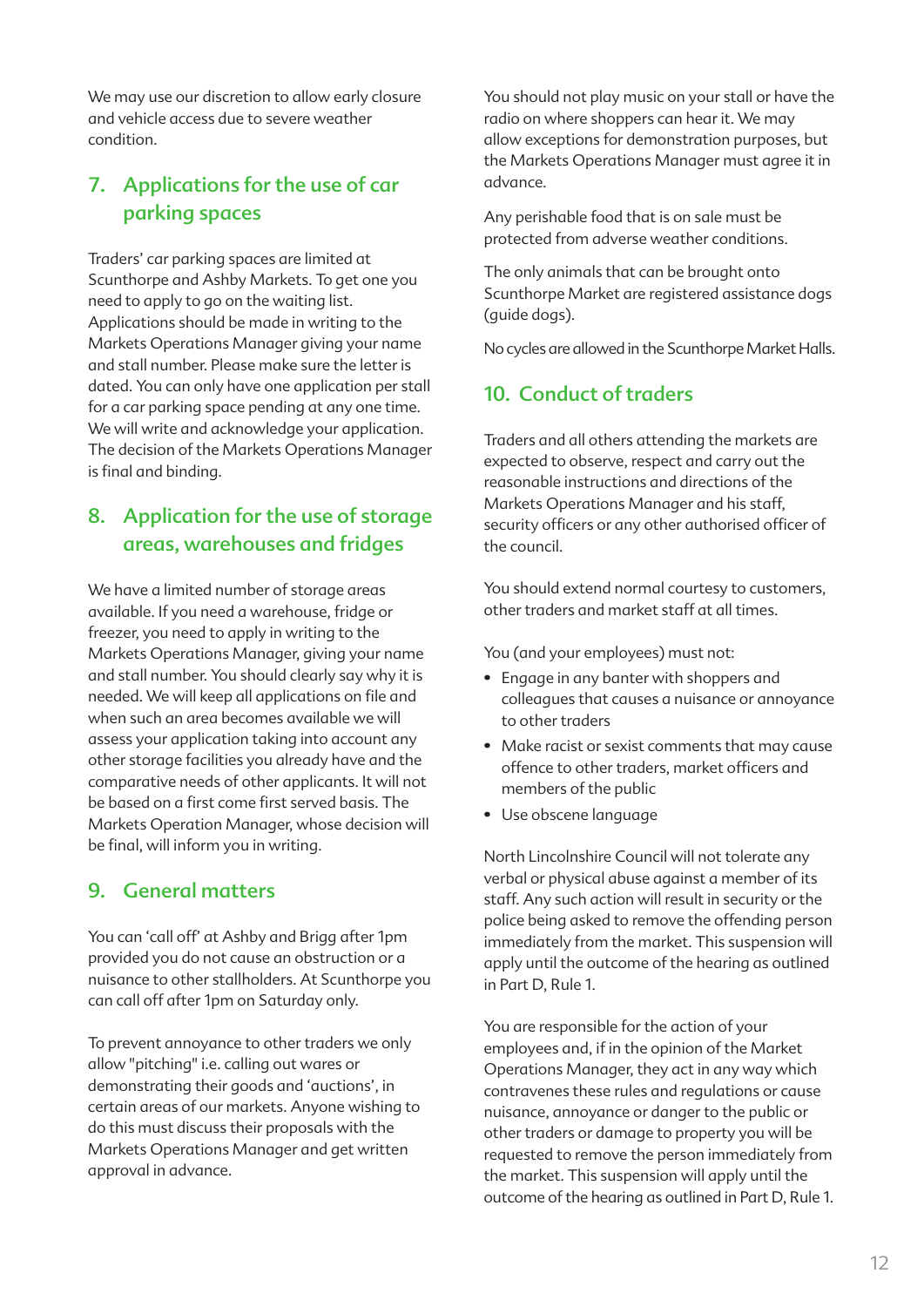# **11. Transfer of trading position / assignment of trading privilege**

Only you and your employees can use your stall. We only allow traders to operate on behalf of another trader where there is an existing and proven partnership or where we have given written consent in advance.

You shall not assign, transfer, sub-let or otherwise dispose of your interest in any trading position on the council's markets, without express approval of the council.

If you have stood on a market continually for five years you can register and apply for permission to nominate a successor to your stall.

The person nominated must be acceptable to the council and fulfil specified criteria as determined by the Markets Management. This includes providing satisfactory personal and financial references and selling the type of goods agreed for the trading position. Changes to the type of goods will only be considered in exceptional circumstance.

Where such a transfer can be granted, the outgoing trader will be required to pay to the council an administration charge [one-off payment] of £150 per transfer or such an amount as the council may determine from time to time. You will also be asked for a contribution towards legal fees. These charges must be paid before a new trader is allowed to start trading.

Trading privileges acquired by assignment may not be re-assigned for five years from the date of their acquisition.

# **12. Farmers' Markets**

Our Farmers' Markets are run to FARMA guidelines. There are specific rules relating to these markets, which are given in Appendix 3.

# **13. Severe weather**

The Market Management may use their discretion to allow early closure and vehicle access due to severe weather conditions. If the Market Management deems that a market is cancelled due to severe weather (including high winds, snow and flooding) a message will be placed on the www.northlincs.gov.uk website. A message can also be obtained by calling 01724 297816 and listening to the answer phone. We will not contact individual traders.

Where the Market Management cancels a market no charges will be payable for that day or days. If the market is not cancelled but a trader decides not to attend then the conditions in Part B, Rule 5 will apply.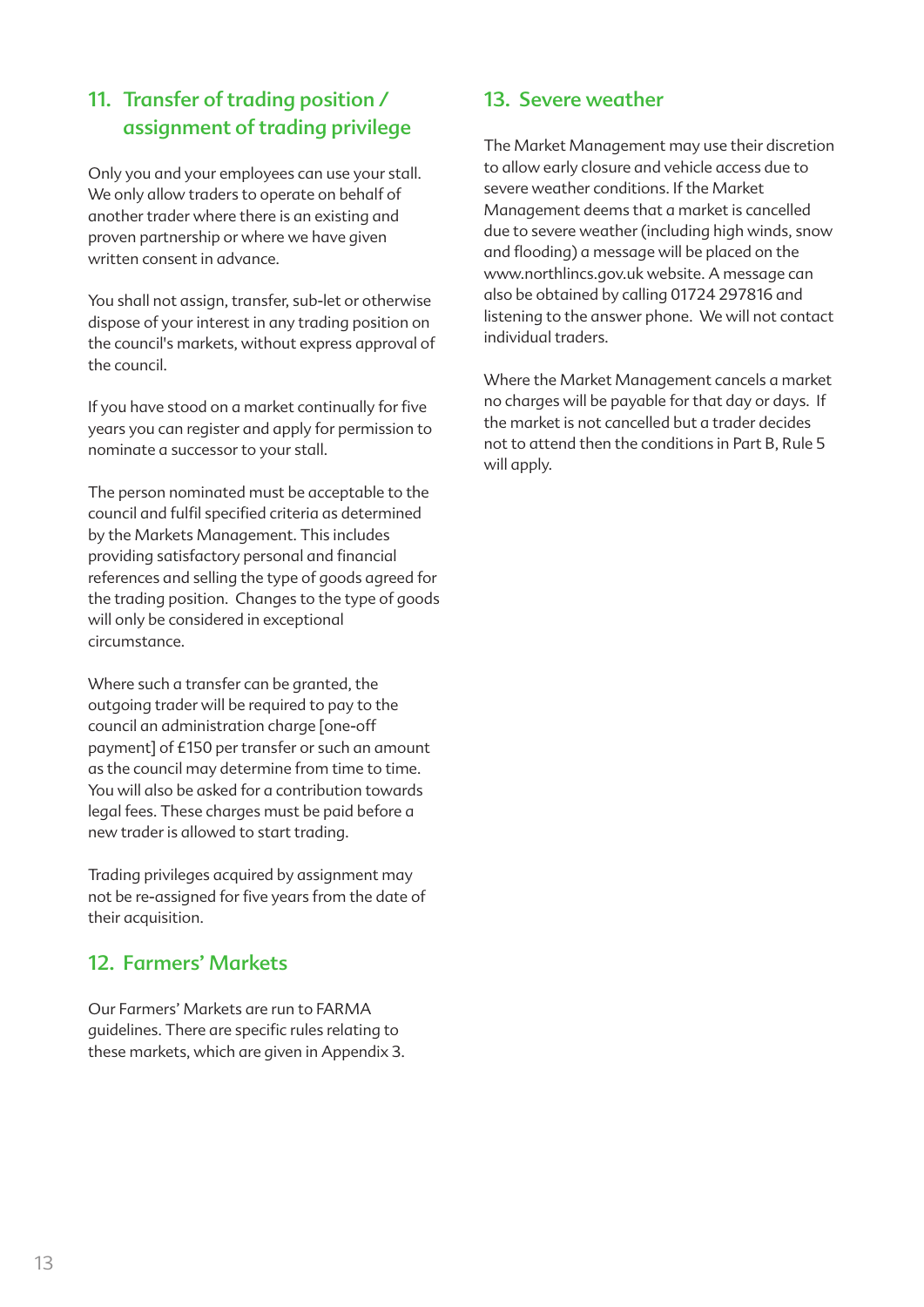# **Part D** - Enforcement of the rules and regulations

#### **This section applies to all traders**

# **1. Enforcement of the rules and regulations**

We take the enforcement of these Rules and Regulations seriously and will take action against anyone contravening one or more of them.

In most cases it will be the registered trader (or any person whose name appears on a registration document) who is the subject of enforcement action. There may be cases when the complaint is specific to the behaviour of an employee. The Markets Operations Manager has the absolute discretion to take action against the trader or his employee in this case.

Contravention may be deemed to be:

- **Serious** In which case the process will start at Stage 4
- **Relatively of a more minor nature** In which case the process will start at Stage 1

#### **Stage 1 - Verbal warning**

Where we observe a breach of the Rules or Regulations the Market Operations Manager or his representative will give a verbal warning. Should this happen, you will be clearly advised that it is a verbal warning. The nature of the breach will be explained to you and we will make it clear what remedial action needs to be taken. We will keep a note of the discussion on your file for a period of 52 weeks.

#### **Stage 2 - Written warning**

Should there be a further breach of the Rules or Regulations by the same trader for this or any other reason within the 52-week period then a written warning will be sent. This will again explain the nature of the breach and will make it clear what remedial action needs to be taken. We will keep a copy of the letter on your file for a period of 52 weeks.

#### **Stage 3 - Suspension from trading pending a formal investigation**

Following Stage 2 should there be any further breach of the Rules or Regulations by the same trader within a 52-week period, the trader or their employee will be suspended from trading on the market with immediate effect whilst a formal investigation process takes place.

During any period of suspension the trader is still liable for market charges at the same rate as if the trader had attended the markets, whether their reserved stall is temporarily reallocated or not.

#### **Serious offences**

If, in the opinion of the Markets Operations Manager, a market trader has caused, permitted, has become culpably involved in a serious breach of good order, has been convicted of a serious criminal offence, or has been observed committing or has a substantiated allegation of such an offence taking place against them, the trader will be suspended immediately from attending the market. In such a case a formal investigation and hearing will start immediately, without verbal or written warnings.

Any instance of verbal or physical abuse against a member of staff or another trader will be deemed gross misconduct. The offender will be asked to leave the market immediately and will be banned from the market whilst a formal investigation and hearing takes place.

**Stage 4** - Formal investigation and hearing The formal investigation process will begin on the third breach of the Market Rules and Regulations within a 52-week period or immediately following a serious offence.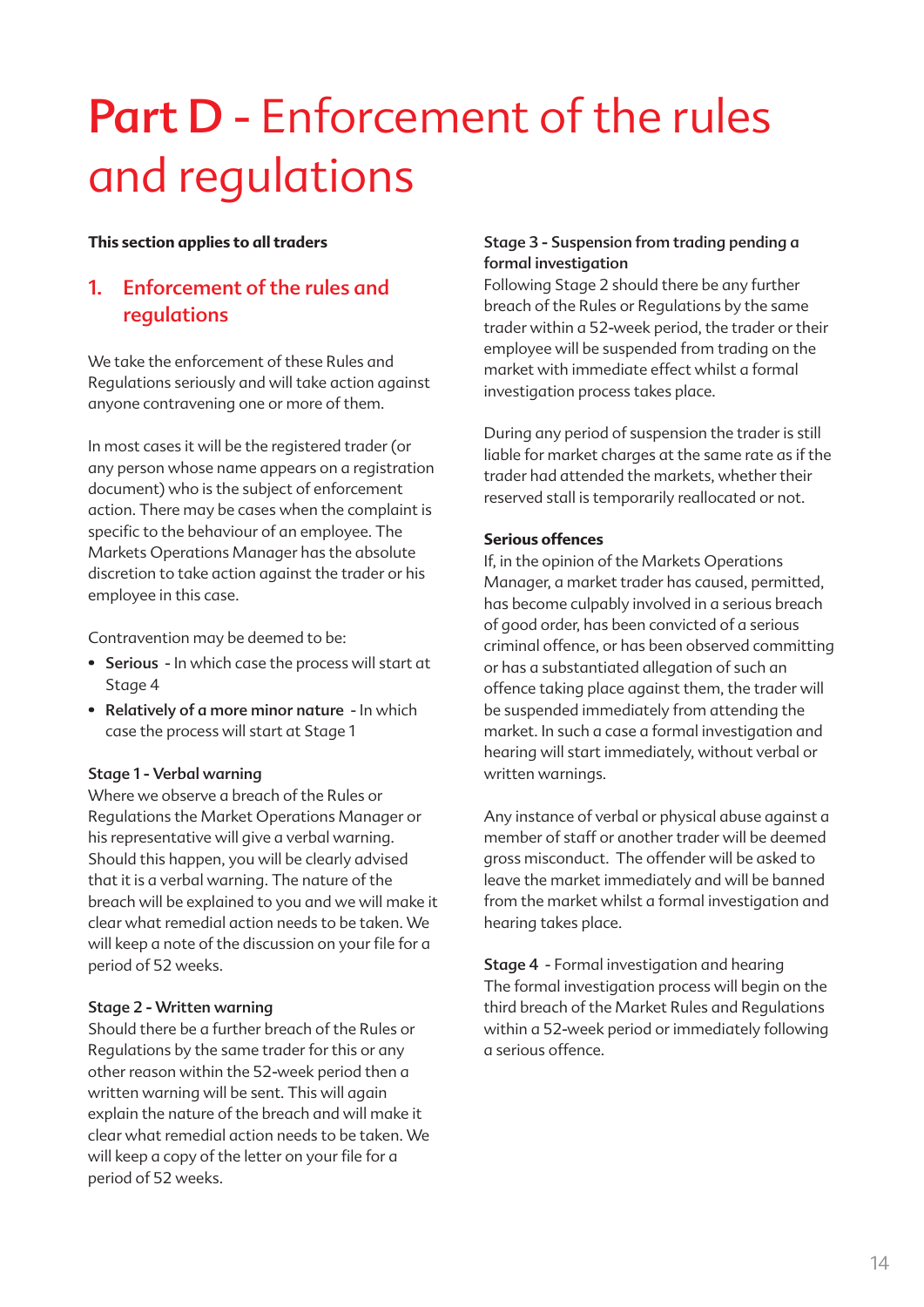#### **The process and timescale:**

- The Markets Operations Manager will investigate the facts and will speak to witnesses
- The facts will be reported to the relevant Cabinet Member (or his representative) and the Tourism and Town Centres Manager. They will convene a hearing within 15 working days of the suspension
- The Markets Operations Manager and the offender (together with a representative if desired) will be invited
- The Markets Operations Manager will state his case and the offender will be given the opportunity to put his case in mitigation
- The Cabinet Member and the Tourism and Town Centres Manager will come to a decision on the outcome
- A trader will be notified of the outcome within three working days of the hearing

Should the hearing find against the trader there will be three outcomes:

- a) The suspension of the offending trader from the market (where the breach occurred) for a period of up to 12 weeks. During this period the trader may be liable for market charges at the same rate as if the trader had attended the markets, whether their stall is temporarily reallocated or not
- b) The immediate termination of the trader's registration and his stall, pitch or lock-up
- c) As above and the barring of the trader from attending any of North Lincolnshire Council's markets for a minimum period of five years

#### **Investigating complaints by third parties**

Should the infringements of the rules and regulations be reported by a third party the alleged offender will be notified and the infringement will be investigated by the Markets Operations Manager before a decision is made on which, if any, of the previous courses of action will be taken.

### **2. Dispute procedure**

Any complaints about matters affecting the market must be made in writing to the Markets Operations Manager at Scunthorpe Market, High Street, Scunthorpe, DN15 6SY or by email

markets@northlincs.gov.uk We will investigate these fully and respond in writing within 10 working days.

If you have a complaint about the behaviour or actions of one of our staff on North Lincolnshire Markets, you should write to the Tourism and Town Centres Manager at Hewson House, Station Road, Brigg DN20 8XY or email Christine.Edwards@northlincs.gov.uk clearly stating the reason for your grievance.

We do not take any action on anonymous letters.

You should not approach any other council officer during this process.

If we cannot resolve the grievance in this way, we will refer it to the appropriate Cabinet Member, who, in consultation with the Tourism and Town Centres Manager will make a decision which will be final and binding on all parties.

We want our complaints procedure to be a fair process. If you take advantage of this process by making an allegation that is found to be unsubstantiated, malicious or purely designed to bring another trader or the market into disrepute, you have committed an act of gross misconduct. This will then be dealt with under the terms of Part D, Rule 1. We take such behaviour seriously and the Markets Management has the discretion to suspend you from all North Lincolnshire Council Markets until a hearing takes place as described in Part D.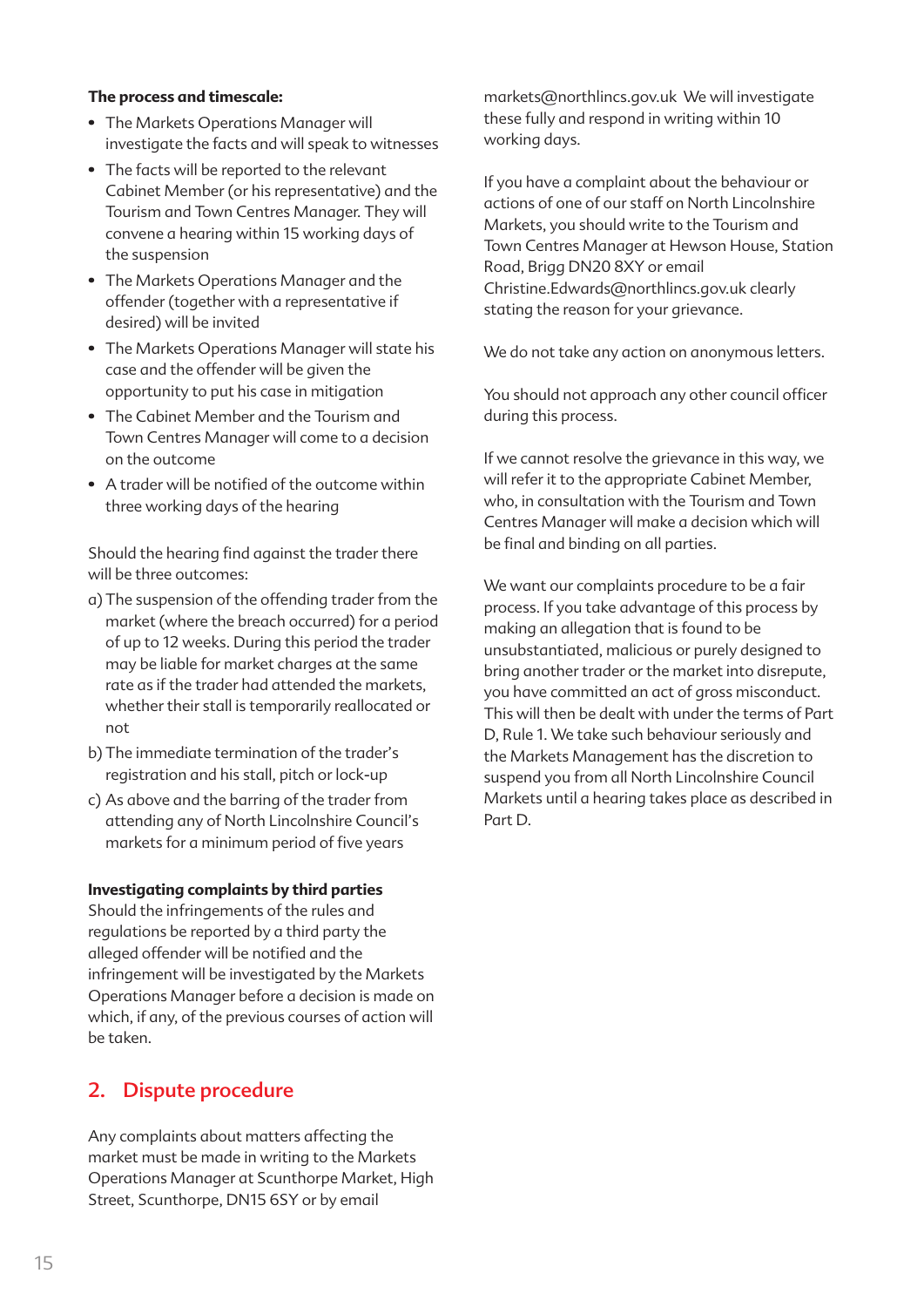# **Appendix 1** - Meaning and interpretations

"council" means North Lincolnshire Council.

"we" means North Lincolnshire Council

"market" means any place designated by North Lincolnshire Council as a place where the market is held.

"stall" or "pitch" shall include any stall whatsoever situated upon the market. Any table, stand equipment or any other device used by a trader shall for the purpose of the rules and regulations, be considered within the meaning. "pitch" shall also mean the placing of goods within the environs of the market other than on a designated stall.

"neighbouring stalls" shall mean those stalls in close proximity.

"regular trader" shall mean a person who regularly occupies a stall or pitch

"Markets Operations Manager" shall mean the council officer in this post or any other person having the authorisation to act on his behalf.

"Market Management" shall mean the management team of North Lincolnshire Markets as designated by the Director of Infrastructure Services.

Unless the contrary intention appears the words importing the masculine gender shall include the feminine and words in the singular shall include the plural and vice-versa.

# **Appendix 2** - Details of individual **Markets**

Please see the loose leaf at the back of this booklet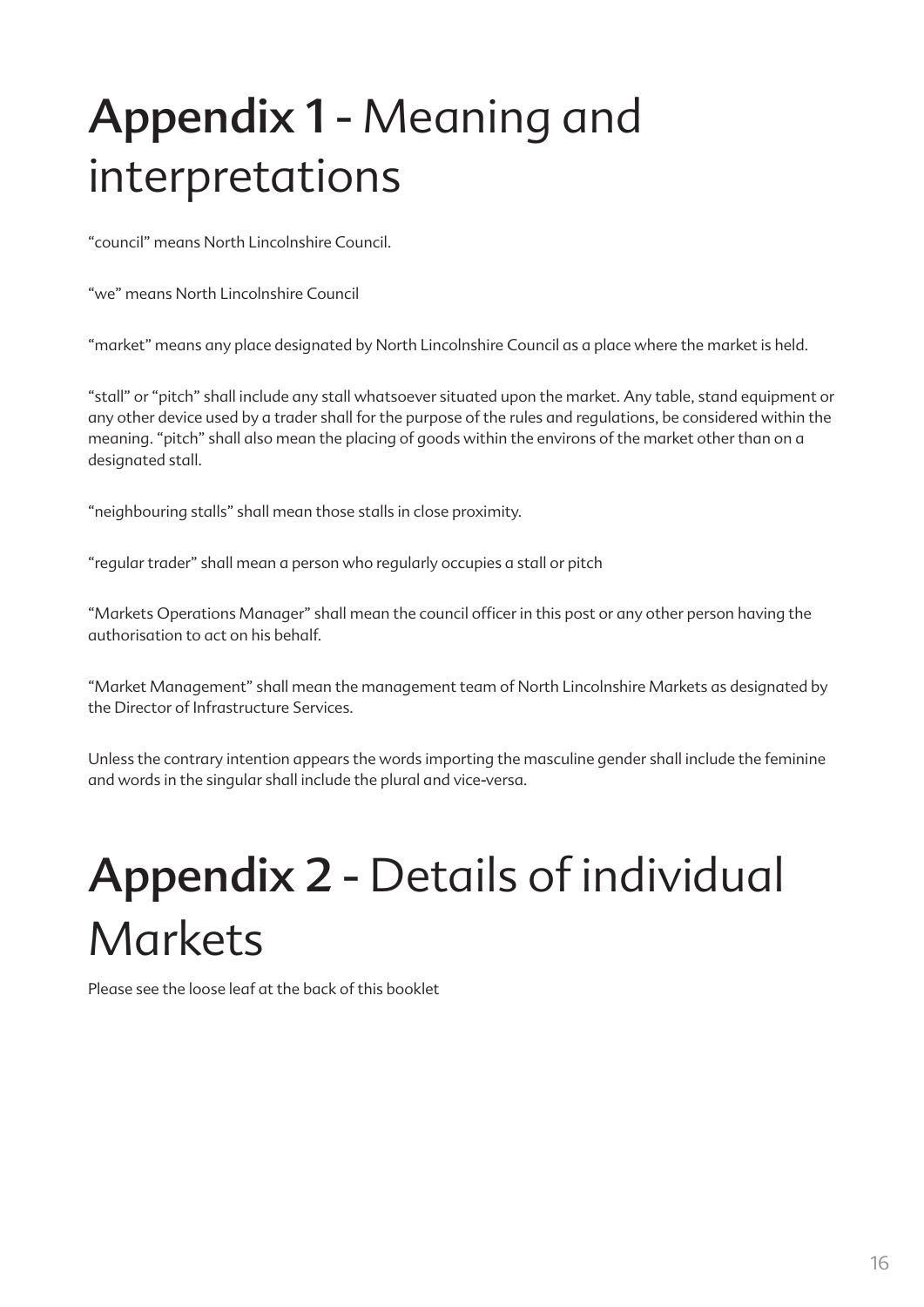# **Appendix 3** - Farmers' Markets

### **North Lincolnshire Farmers' Markets Rules**

- 1. All produce should be locally grown or locally produced. Local means within a 30-mile radius of the market or the counties of Lincolnshire and Yorkshire. Producers outside 30 miles (but within 60 miles) may be considered if there is no suitable local supply of a particular product.
- 2. The principal producer or processor must staff the stall or a representative directly involved in the production process (family member or employee).
- 3. Producers must sell only their own produce on a stall (unless specific permission has been granted to do otherwise), all of which must have been stated on the application form. Any changes must be notified and a reapplication made where necessary.
- 4. Produce should be clearly labelled with the producer's name and place of business in addition to other legal labelling requirements.
- 5. Added value products (cakes, breads, jams, preserves etc.) must contain at least 10% local raw ingredients.
- 6. Producers must produce clear written information on production methods, which shall be available to any consumer who requests it.
- 7. All producer and processor applications will go before the Farmers' Market Traders' Representative Group for approval.
- 8. No genetically modified organisms should knowingly be sold or included in products sold on the market.9. Producer co-operatives (not marketing co-operatives), smaller seasonal producers, local groups and societies will be allowed to share a stall on condition that:
	- The producer of the goods on sale is present at least one market in three
	- The origin and nature of the goods is clearly marked
	- Each of the producers represented on a shared stall has applied and been accepted by the Farmers' Market Traders' Representative Group. Stalls operated by non-profit making groups or societies need only make one application.

10.All traders must be able to attend at least nine months of the year. In exceptional circumstances (e.g. growing is affected by severe weather) the Market Management has the discretion to waive this rule.

NB These rules will be kept under review and may be altered to take account of changing circumstances.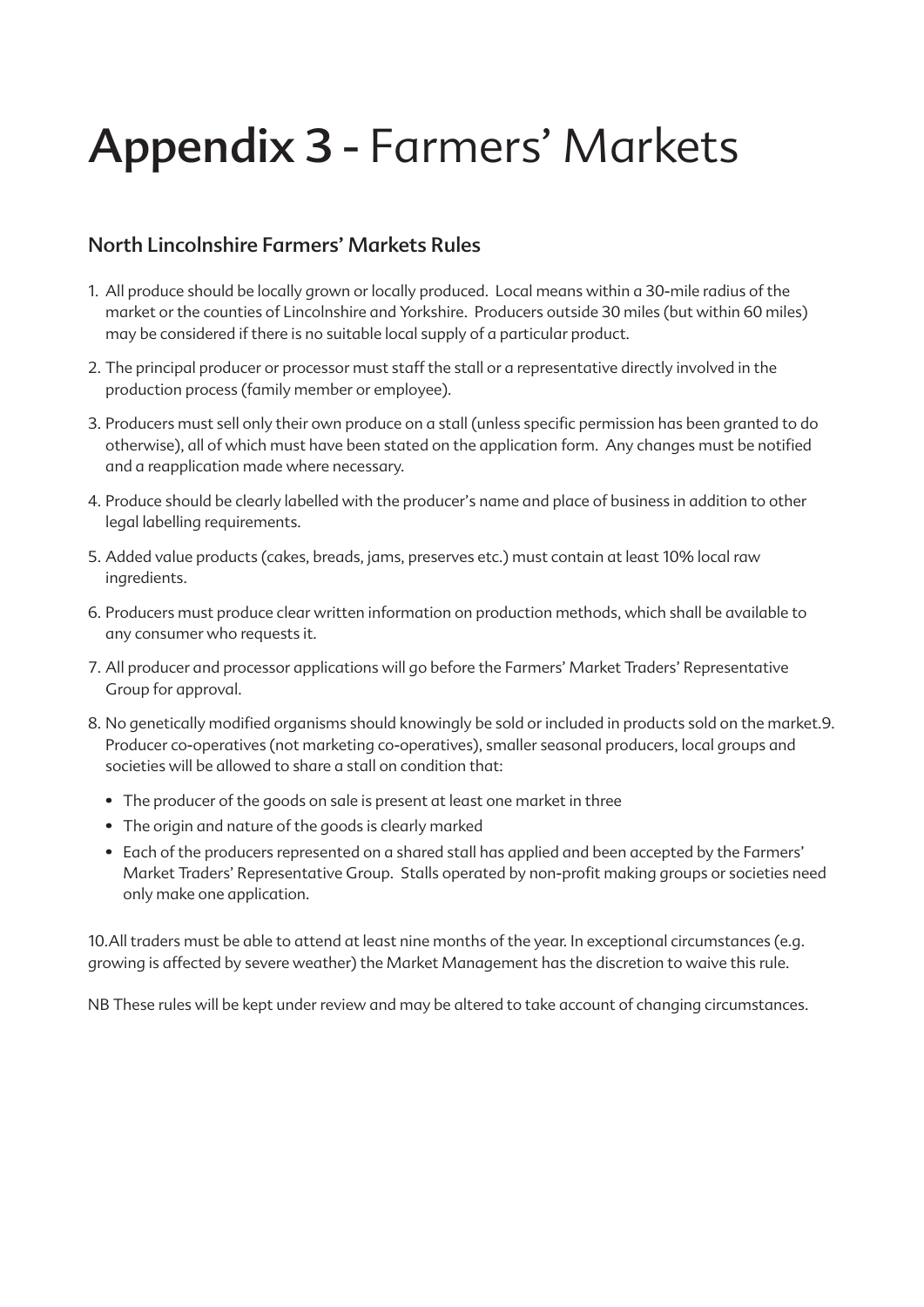# **Appendix 4** - Allocation of space

# **The allocation of space at North Lincolnshire Council markets**

#### **What space can I use?**

The space you are entitled to use or your 'trading area' varies with the type of stall.

- **Permanent brick and/or timber stalls with a fixed counter:** Your trading area is defined as the extent of the permanent counter, as erected by North Lincolnshire Council
- **Lock up stalls:** Your trading area is defined as the area contained by the closed shutters or doors
- **Fixed metal-framed stalls where the canopy is wider than the stall tops:** Your trading area is defined as the canopy area.
- **Moveable stalls with canvas tops:** Your trading area is defined as the canopy area.
- **Pitches:** The specified size of pitch

#### **Height:**

This policy applies to all displays from floor level to a height of 7 feet above floor level directly above your trading area. Above a height of 7 feet you do not need to make a formal application provided the display extends less than 18" outside your trading area. It is your responsibility to make sure that any such displays are securely fixed, that you are adequately covered by your public liability insurance and that you do not obscure or cause nuisance to other stalls.